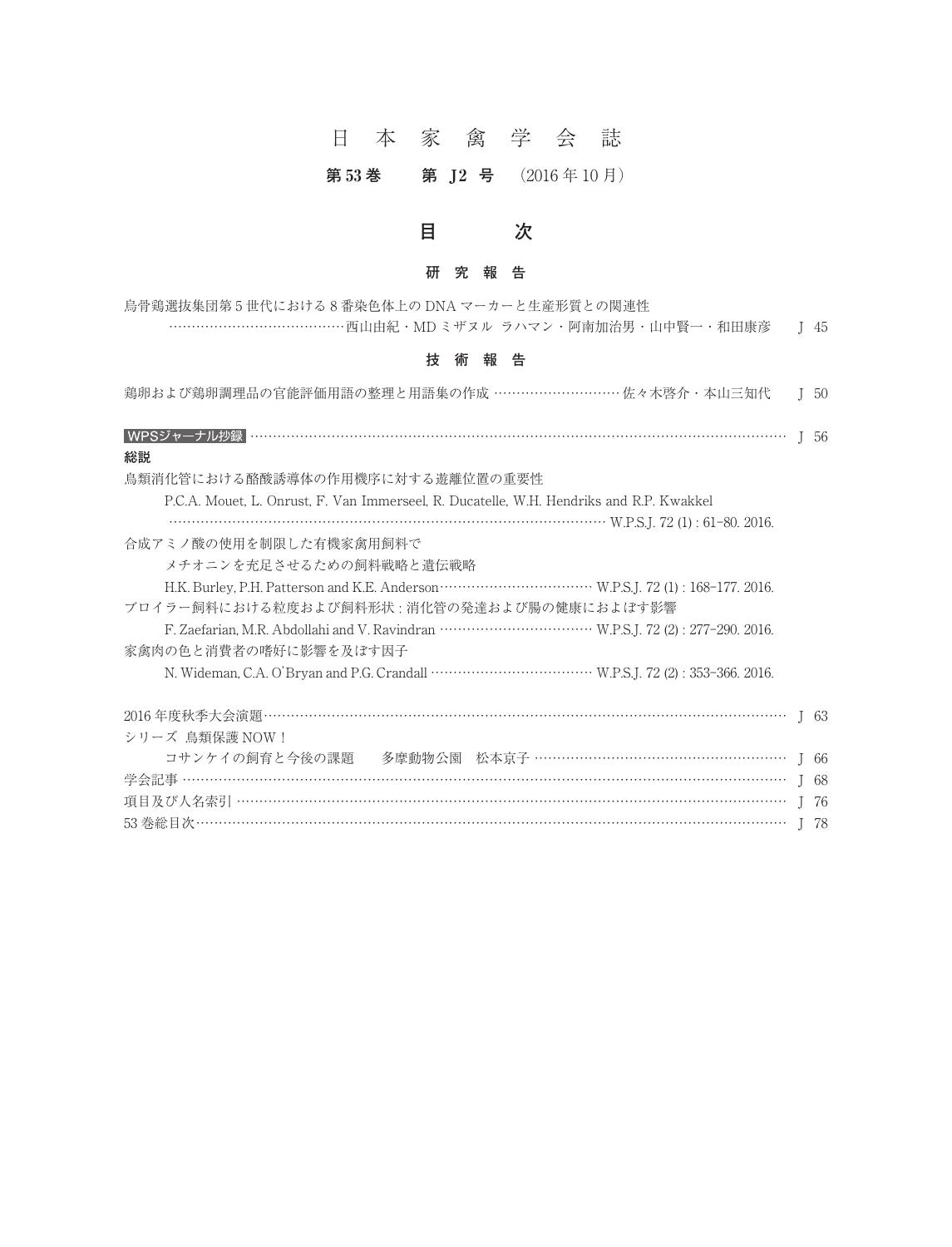# **Japanese Journal of Poultry Science Vol. 53 No. J2, October 2016**

#### **Contents**

## **Full Paper**

| Relationship between Production Traits and DNA Markers on the 8th Chromosome in the $5th$ |      |
|-------------------------------------------------------------------------------------------|------|
| Generation of Selection Program of Japanese Silky Fowl                                    |      |
| Yuki Nishiyama, MD, Mijanur Rahman, Kajio Anann, Ken-ichi Yamanaka and Yasuhiko Wada      | I 45 |

## **Technical Report**

| Characterization of Evaluation Items for Sensory Traits of Eggs and Cooked Eggs |      |
|---------------------------------------------------------------------------------|------|
|                                                                                 | -50  |
|                                                                                 |      |
|                                                                                 |      |
|                                                                                 |      |
| Update Series on Avian Conservation : Current Status and Future Prospectus of   |      |
| Maintaining Edwards's Pheasant (Lophura Edwardsi)                               |      |
| Kyoko Matsumoto (Tama Zoological Park)                                          | I 66 |
|                                                                                 |      |
|                                                                                 | I 76 |
|                                                                                 | I 77 |
|                                                                                 | - 78 |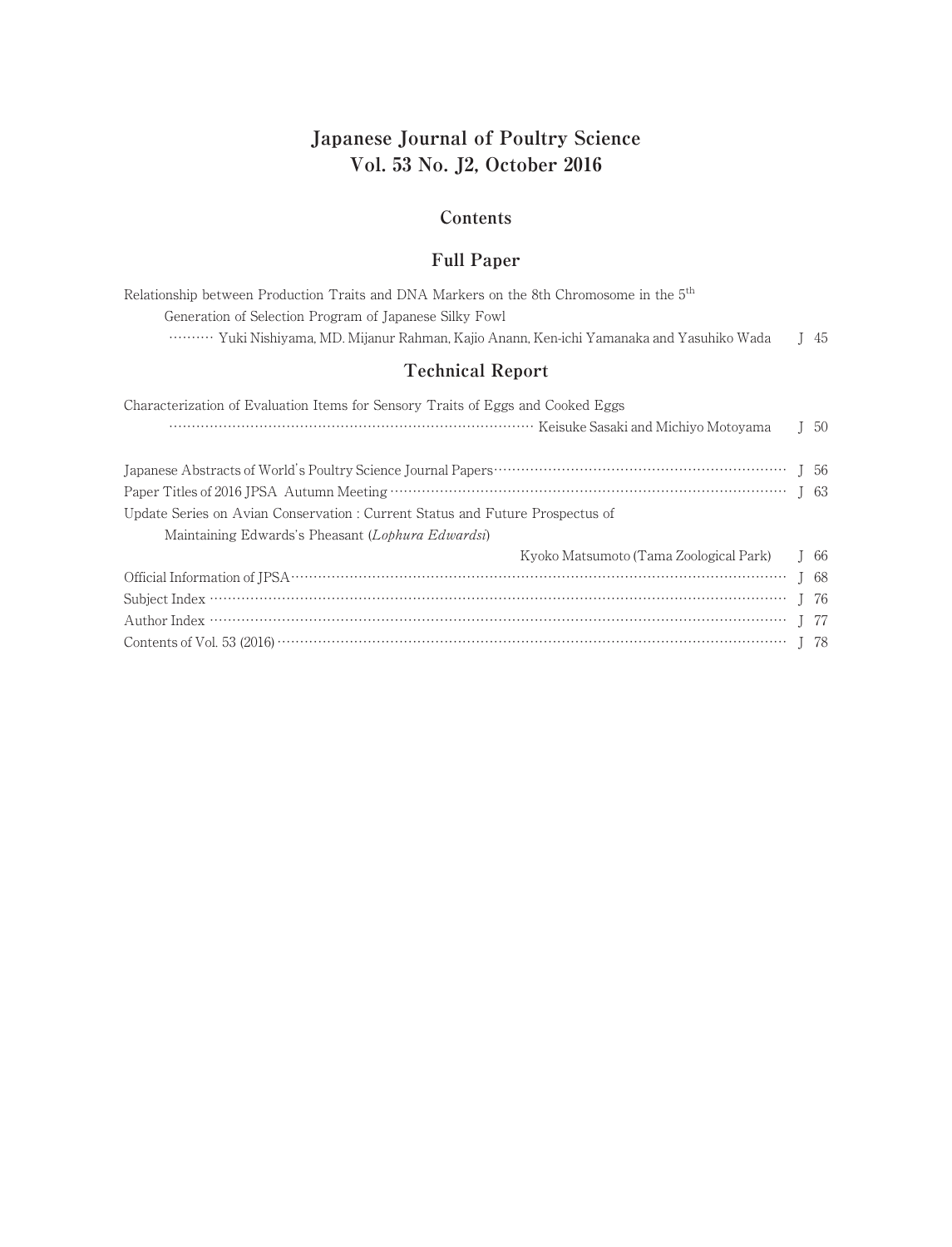

## 烏骨鶏選抜集団第 5 世代における 8 番染色体上の DNA マーカーと 生産形質との関連性

西山由紀<sup>1</sup>・MD ミザヌル ラハマン<sup>1,2</sup>・阿南加治男<sup>3</sup>・山中賢一<sup>1,2</sup>・和田康彦<sup>1,2</sup> **年産形賞との関理性<br>スル ラハマン<sup>1.2</sup>・阿南加治男<sup>3</sup>・山<br><sup>1</sup>佐賀大学農学部, 佐賀市本庄町 840-8502** 

-<br>2 ザヌル ラハマン<sup>1,2</sup>・阿南加治男<sup>3</sup>・山中賢<br><sup>- 1</sup>佐賀大学農学部, 佐賀市本庄町 840-8502<br><sup>2</sup>鹿児島大学連合農学研究科, 鹿児島市郡元 890-8580 .<br>|山由紀<sup>1</sup>・MD ミザヌル ラハマン<sup>1,2</sup>・阿南加治男<sup>3</sup>・山中賢一<sup>1,2</sup>・和田康彦|<br>|佐賀大学農学部, 佐賀市本庄町 840-8502<br><sup>3</sup>大分県農林水産研究指導センター畜産研究部豚・鶏チーム, 豊後大野市三重町赤嶺879-7111

烏骨鶏は絹糸状の羽毛,黒い皮膚などの特徴をもつ鶏品種で,古くから人間の健康に結びつくとして肉と卵が高値で取 引されてきた。しかし,他の鶏品種と比較して小型で産卵率が低いために生産効率が悪いことが問題となっている。著者 らはこれまでに産卵率や発育の改良を目的として大分県で選抜されている烏骨鶏選抜集団の第 5 世代を供試して、他の採 卵鶏で産卵率に関連する QTL が報告されている 2 番染色体および Z 染色体上の DNA マーカーと産卵率などの生産形質と の関連性について検討してきた。本研究では、さらに関連する QTL が報告されている 8 番染色体上の DNA マーカーと 生産形質との関連性について検討した。8 番染色体上の In/Del マーカー (AAMm77) と 3 つの PCR-RFLP マーカー (RZ-M75, RZ-M76, RZ-M77)を用いて、烏骨鶏選抜集団第 5 世代の雌 195 羽と雄 58 羽のジェノタイピングを行った。 DNA マーカーのハーディーワインベルグ平衡に対する *χ* <sup>2</sup>値を求めたところ,雄雌ともに RZ-M77 と AAMm77 において平 の関連性について検討してきた。本研究では,さらに関連する QTL が報告されている 8 番染色体上の DNA マーカーと<br>生産形質との関連性について検討した。8 番染色体上の In/Del マーカー(*AAMm77*)と 3 つの PCR-RFLP マーカー<br>(*RZ-M75,RZ-M76,RZ-M77*)を用いて,烏骨鶏選抜集団第 5 世代の雌 195 羽と雄 58 羽のジェノタイピングを行った。<br>DNA マーカーのハーディーワイン 生産形質との関連性について検討した。8 番染色体上の In/Del マーカー(*AAMm77*)と 3 つの PCR-RFLP マーカー<br>(*RZ-M75, RZ-M76, RZ-M77*)を用いて,烏骨鶏選抜集団第 5 世代の雌 195 羽と雄 58 羽のジェノタイピングを行った。<br>DNA マーカーのハーディーワインベルグ平衡に対する x<sup>2</sup>値を求めたところ,雄雌ともに *RZ-M77 と AAMm77* において平<br>衡条件から有 (*RZ-M75, RZ-M76, RZ-M77*)を用いて, 烏骨鶏選抜集団第 5 世代の雌 195 羽と雄 58 羽のジェノタイピングを行った。<br>DNA マーカーのハーディーワインベルグ平衡に対する x<sup>2</sup>値を求めたところ, 雄雌ともに *RZ-M77 と AAMm77* において平<br>衡条件から有意に異なることが明らかとなった。タイピング結果と 150~300 日齢での産卵率,294~300 日齢の平均卵<br>重,294~300 日齢 DNA マーカーのハーディーワインベルグ平衡に対する x<sup>2</sup> 値を求めたところ,雄雌ともに *RZ-M77 と AAMm77* において平<br>衡条件から有意に異なることが明らかとなった。タイピング結果と 150~300 日齢での産卵率,294~300 日齢の平均卵<br>重,294~300 日齢の平均卵殻強度,および 50 日齢(雌のみ),100 日齢,150 日齢,300 日齢,450 日齢の体重との関連性<br>について,統計言語 R を用いて や雄の発育との関連性が認められた AAMm77 の周辺に新たなマーカーを開発して検討を進める必要があると考えられた。

**キーワード** : 烏骨鶏,8 番染色体,産卵率,卵殻強度,発育

# Relationship between Production Traits and DNA Markers on the 8th Chromosome in the  $5<sup>th</sup>$  Generation of Selection Program of Japanese Silky Fowl

Yuki Nishiyama<sup>1</sup>, MD. Mijanur Rahman<sup>1,2</sup>, Kajio Anann<sup>3</sup>, Ken-ichi Yamanaka<sup>1, 2</sup> and Yasuhiko Wada<sup>1, 2</sup> hiyama<sup>1</sup>, MD. Mijanur Rahman<sup>1,2</sup>, Kajio<br>en-ichi Yamanaka<sup>1,2</sup> and Yasuhiko Wada<sup>1</sup><br><sup>1</sup> Faculty of Agriculture, Saga University, Saga, 840-8502 Xen-ichi Yamanaka<sup>1, 2</sup> and Yasuhiko Wada<sup>1, 2</sup><br><sup>1</sup> Faculty of Agriculture, Saga University, Saga, 840-8502<br><sup>2</sup> The United Graduate School of Agriculture, Kagoshima University, Kagoshima, 890-5880<sup>3</sup><br>Livestock Research Ins Yuki Nishiyama<sup>1</sup>, MD. Mijanur Rahman<sup>1, 2</sup>, Kajio Anann<sup>3</sup>,<br>Ken-ichi Yamanaka<sup>1, 2</sup> and Yasuhiko Wada<sup>1, 2</sup><br><sup>1</sup> Faculty of Agriculture, Saga University, Saga, 840-8502<br>The United Graduate School of Agriculture, Kagoshima

<sup>2</sup> The United Graduate School of Agriculture, Kagoshima University, Kagoshima, 890-5880

Silky fowl is a famous chicken breed which has a beautiful silky feather and black skin. The meat and egg of Silky fowl have been traded at a high price for human health. However, it becomes the problem in comparison with other chicken breeds in small size and that a production egg rate is low. The QTLs for egg production rate were reported on the 2<sup>nd</sup> and Z chromosome. Authors also studied the relationship between the DNA markers on these chromosomes and the production traits in the fifth generation of the selection program of Japanese Silky fowl. In this study, the relationship between five DNA markers on the 8<sup>th</sup> chromosome and the production traits in the fifth generation of the selection program of Japanese Silky fowl was examined. For the known an In/Del markers (*AAMm77*) and three PCR-RFLP markers (*RZ-M75*, *RZ-M76*, *RZ-M77*) on the 8<sup>th</sup> chromosome, 195 females and 58 males were genotyped. The results of *χ*<sup>2</sup> test for Hardy-Weinberg equilibrium showed the significant difference for *RZ-M77* and *AAMm77*. The ANOVA was performed using R language for the study of the association with production traits. The significant selection program of Japanese Silky fowl was examined. For the known an In/Del markers (*AAMm77*) and three PCR-<br>RFLP markers (*RZ-M75*, *RZ-M76*, *RZ-M77*) on the 8<sup>th</sup> chromosome, 195 females and 58 males were genotyped RFLP markers (RZ-M75, RZ-M76, RZ-M77) on the 8<sup>th</sup> chromosome, 195 females and 58 males were genotyped. The results of  $\chi^2$  test for Hardy-Weinberg equilibrium showed the significant difference for RZ-M77 and *AAMm77*. gested the needs of the new DNA markers around *AAMm77* for egg weight and male growth. (*Japanese Journal of Poultry Science,* **53** *: J45–J49, 2016*) were showed in the female birds. In the male birds, the for  $AAMm77 (p<0.05)$  were detected. These results sug-<br>7 for egg weight and male growth.<br>(*Japanese Jo* 

**Key words** : egg strength, GGA8, growth, production egg rate, Silky fowl